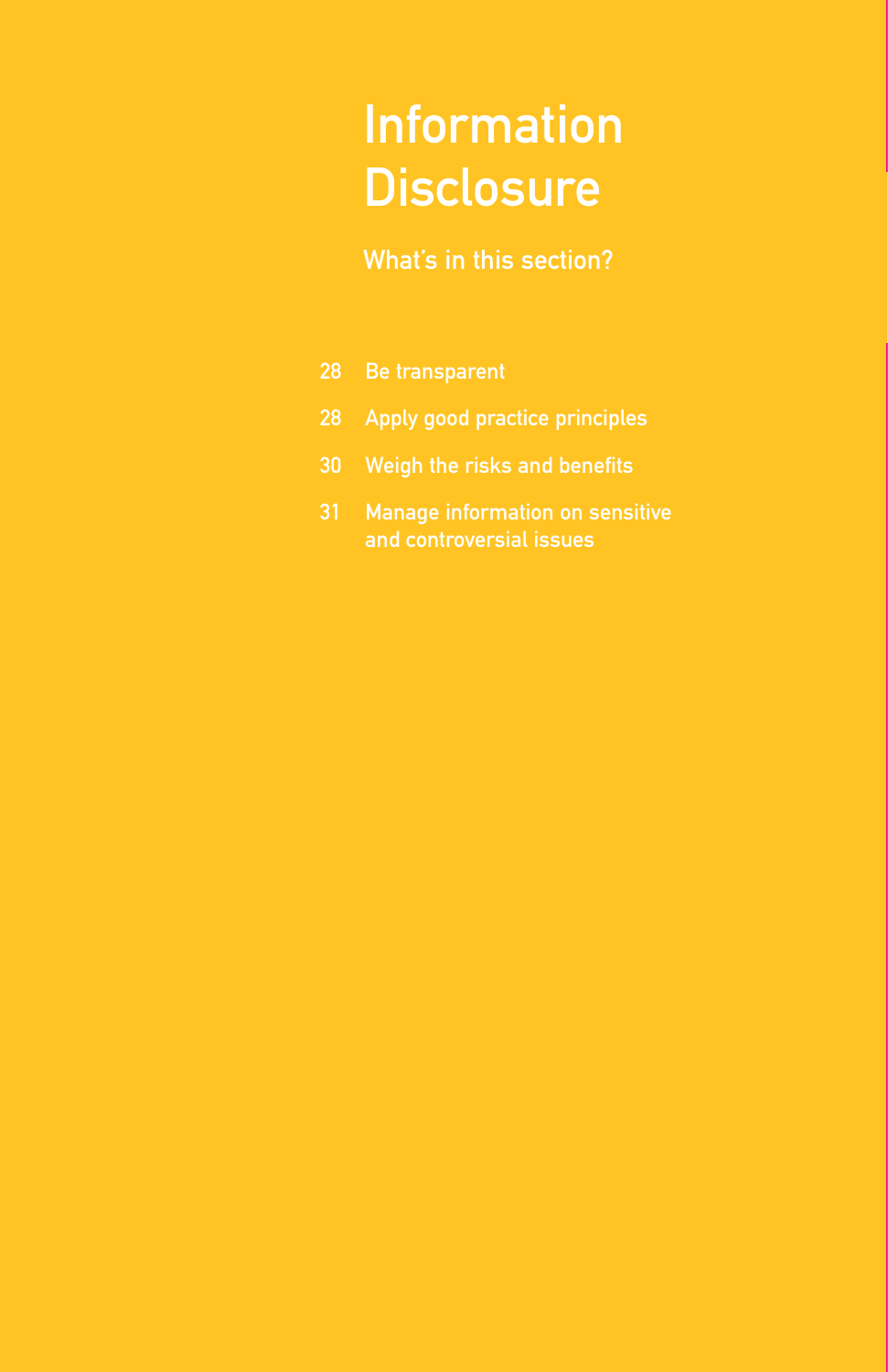

Adopting a "presumption in favor of disclosure" means being forthcoming with information whenever possible,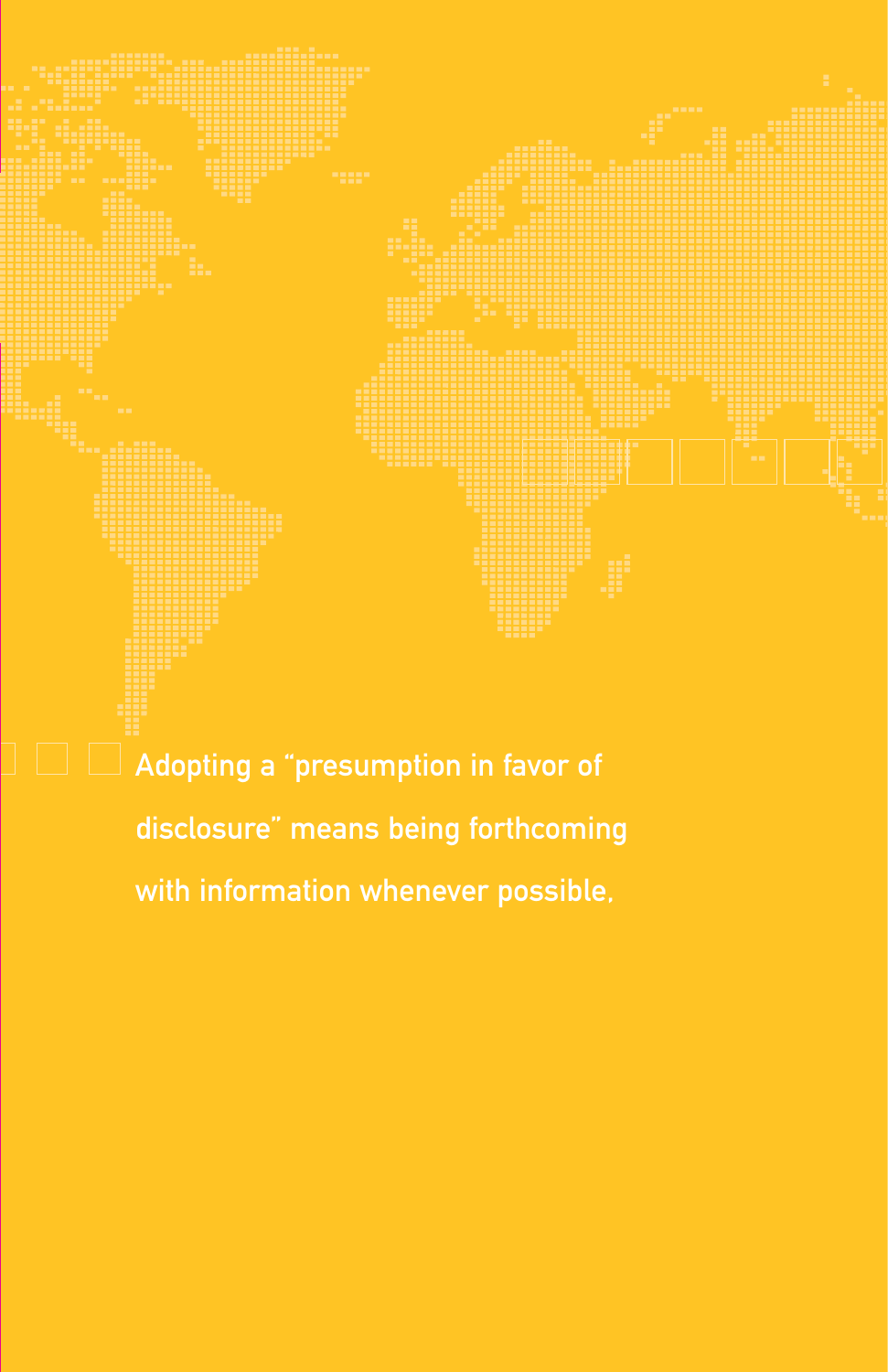## Information Disclosure

Disclosure is a formal-sounding term for making information accessible to interested and affected parties. Communicating such information in a manner that is understandable to your stakeholders is an important first (and ongoing) step in the process of stakeholder engagement. All other activities, from consultation and informed participation to negotiation and resolution of grievances, will be more constructive if stakeholders, including affected communities, have accurate and timely information about the project, its impacts, and any other aspects that may have an effect on them.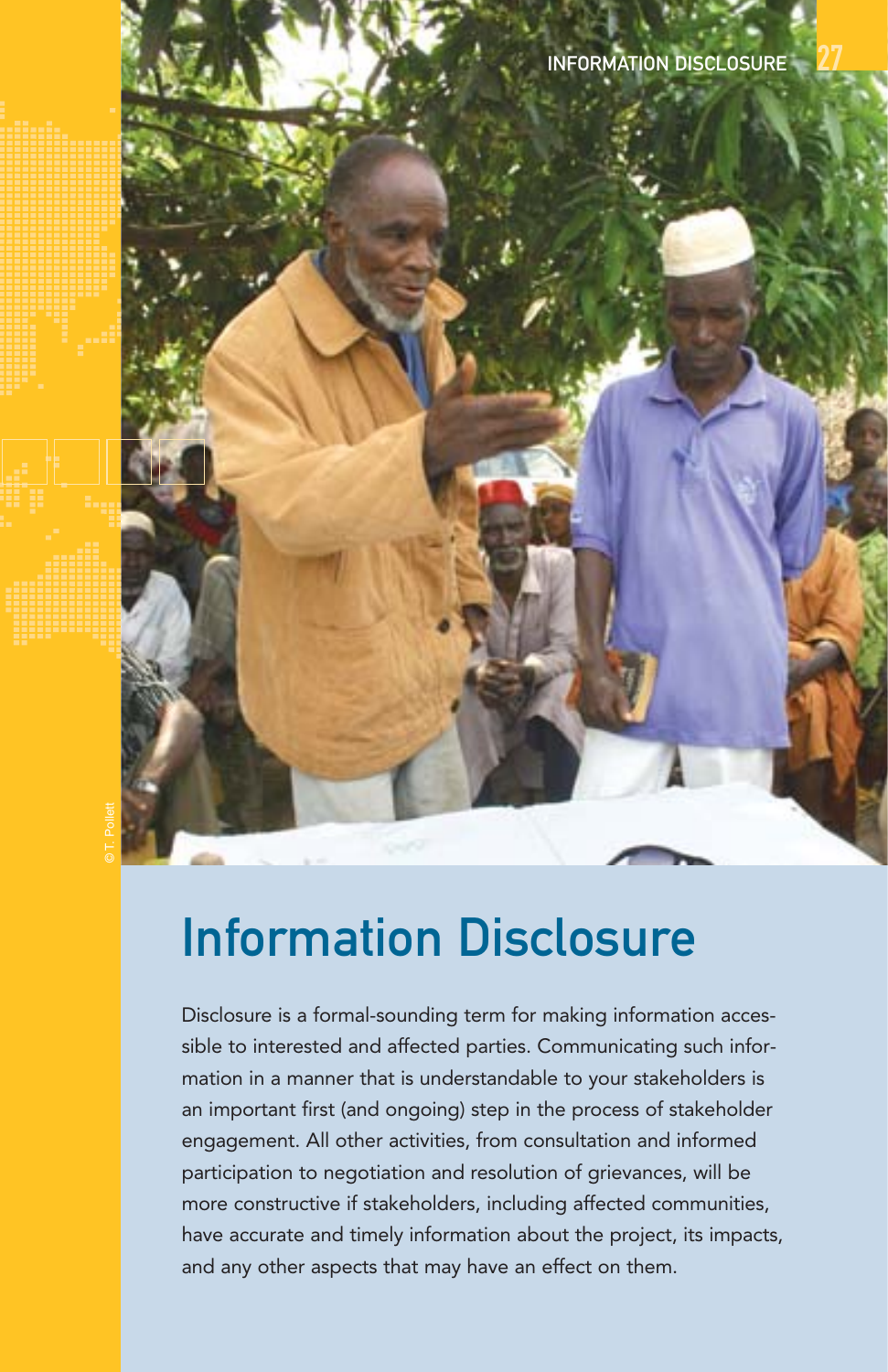### $\vee$  Be transparent

Good practice involves taking steps to increase transparency and accountability as a means of promoting understanding about your project and engendering public trust. Adopting a "presumption in favor of disclosure" means being forthcoming with information whenever possible, especially if there is no compelling reason not to share it. Remember that a lack of information can lead to the spread of misinformation about a project that can be both damaging to a company's reputation, and undermine efforts to engage in an informed dialogue with stakeholders. This is an area where perception matters. If companies are viewed as closed or secretive, consumer confidence and public trust can be affected. Sometimes stakeholders care less about the actual content of the information being disclosed than they do about the principle of openness and transparency.

## Give people the information they need to participate in an informed manner.

### $\vee$  Apply good practice principles

- Disclose early with the aim of providing relevant information to targeted stakeholders in advance of decision-making. At a minimum, explain next steps and be clear about which project elements are fixed and which can be changed or improved upon, based on consultation and participatory inputs.
- Disclose objective information to the extent possible, and be open about the project. In short, "tell it like it is." Refrain from exaggerating the good news, such as employment opportunities, or playing down the bad, such as anticipated noise levels and traffic disturbances during the construction period. If actual numbers are available, give these out, even if they are only estimates. In the long run it is safer to say, for example, that: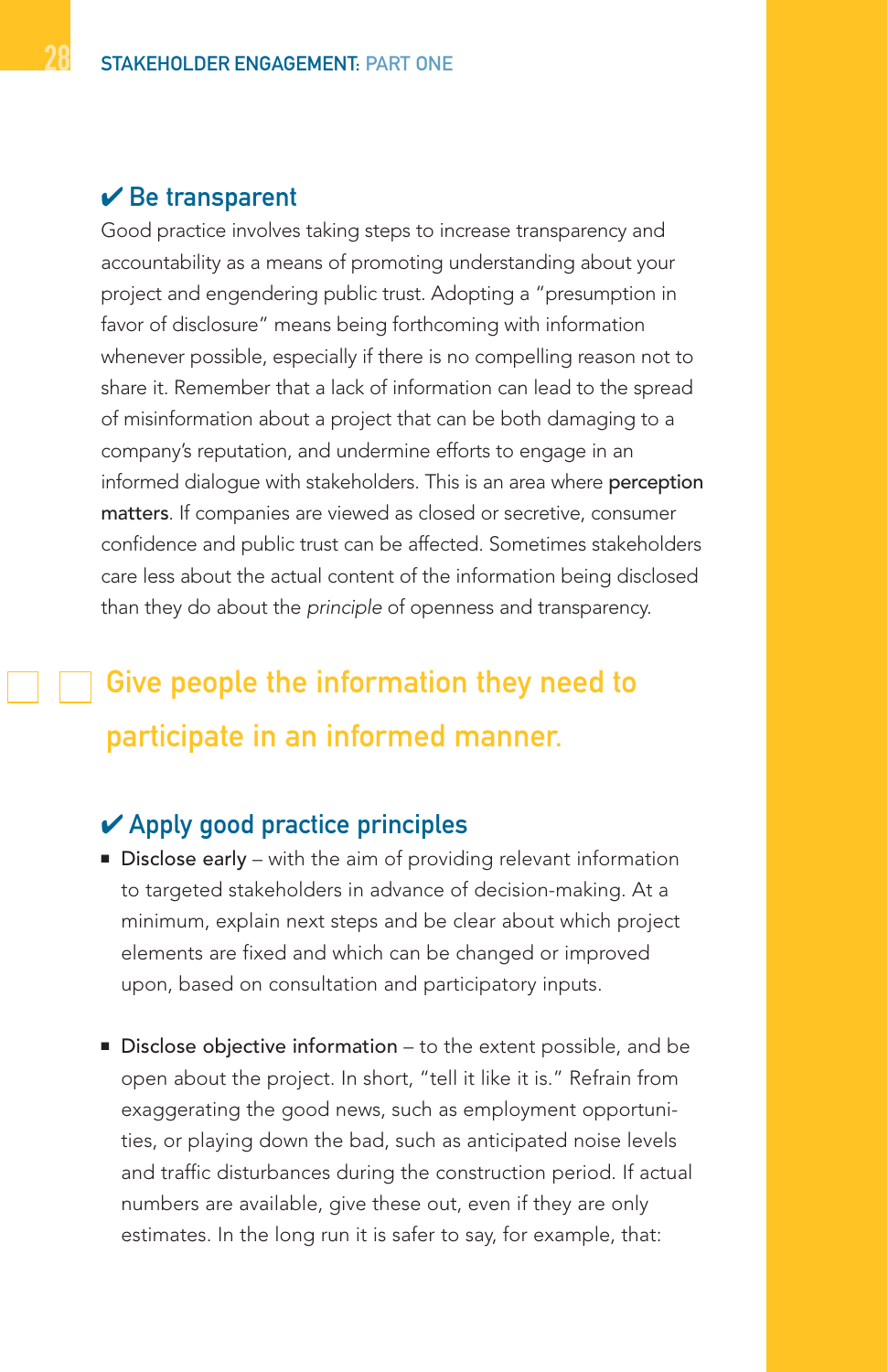"at present, we estimate a need for about 200 new short-term unskilled jobs and 20 new semi-skilled permanent jobs," rather than promising that "there will be lots of jobs."

- Design disclosure to support consultation Where appropriate, treat the disclosure of project and environmental and social information as an integral part of stakeholder consultation. Give people the information they need to participate in an informed manner. Crucially, leave sufficient time between the provision of information about the benefits and disadvantages of the project (or changes to project operations and their implications) and the start of consultations. People need time to think about the issues and weigh the trade-offs. Do not expect that stakeholders hearing or seeing information about a project for the first time will be immediately ready to make decisions about what they want.
- Provide meaningful information in a format and language that is readily understandable and tailored to the target stakeholder group. The aim should be for the information provided to enable people and organizations to make informed judgments about changes that will affect their lives. This may mean that information will be required in different formats in order to meet the needs of various audiences. Points to consider in determining what forms this information should take and how it gets presented include: level of technical detail, local language and dialects, cultural sensitivity, roles of women and men, ethnic composition of communities, literacy levels, community leadership structures, and local methods of disseminating information within stakeholder groups.
- **Ensure the accessibility of information** by thinking through how the intended recipient will most readily receive and comprehend the information. For example, the regulatory requirement of disclosing information in locations open to the general public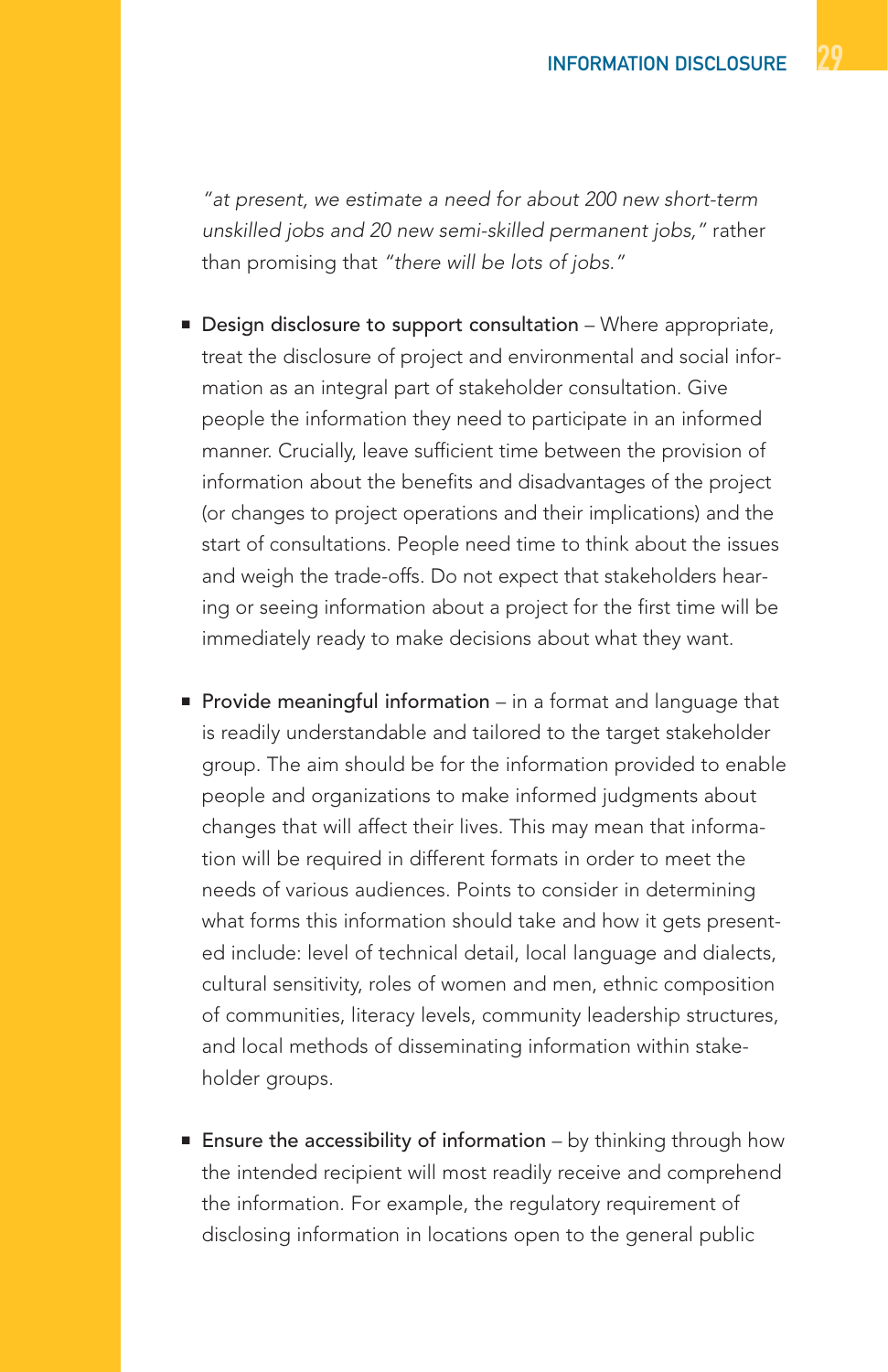(offices of government environmental regulators, local planning authorities, etc.) is a necessary, but not fully sufficient, means to disseminate information of importance to stakeholders. Especially with affected communities, it may be more constructive to disclose information via public meetings, smaller gatherings of specific stakeholder sub-groups, through the use of individual conduits and intermediaries (such as the head of a local village council, or church or traditional leaders), or through the dissemination of a summary of the key information in the local language, for example via the newsprint and broadcast media, road side displays, or direct mail. In general, it is a good idea to ask for stakeholder input into the consultation process – stakeholders can often readily tell you what type of information they want and need, in what type of format, and how and when they would like to be engaged.

#### $\vee$  Weigh the risks and benefits

There will be situations in which disclosing certain types of information at sensitive stages in the project cycle might entail risks. It is understood, for example, that in the very early stages of project development, revealing your hand to your competitors about what you intend to do could pose serious business risks. Such factors will need to be considered in deciding what to disclose and when. Other reasons for non-disclosure might include: commercial confidentialities and proprietary information, information of a personal privacy, safety, or individual security nature; or situations where releasing information very early in the development of a project might unnecessarily raise public expectations, cause speculative behavior, or create unnecessary fears. However, considerations for non-disclosure need to be weighed against the need for stakeholder groups to be informed in order to protect their interests. In general, experience shows that companies committed to transparency and accountability help promote the long-term profitability of their investments.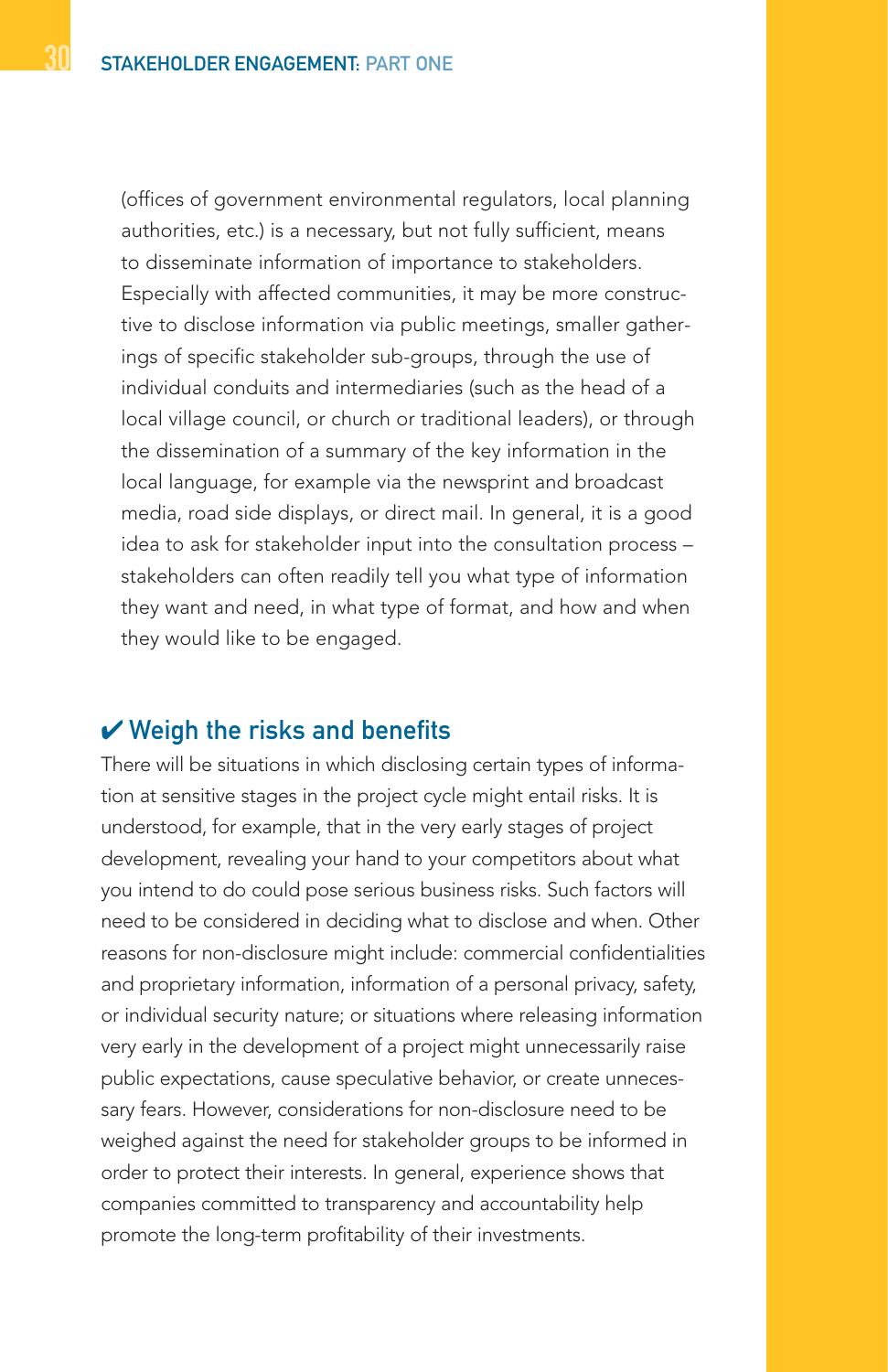Experience shows that companies committed to transparency and accountability help promote the longterm profitability of their investments.

### $\boldsymbol{\nu}$  Manage information on sensitive and controversial issues

There are certain stakeholder issues, such as land acquisition and resettlement for example, that may be particularly sensitive and thus carry risks to the company if information about them is not communicated and managed effectively. In these cases it may be better to release information about the issue at the same time as conducting face-to-face consultations. In this way, any misinformation and immediate reactions of the affected parties can be addressed right away with the facts. In preparing information to support stakeholder consultation on controversial issues, it may be helpful to employ the following measures:

- Tailor the information to the different affected stakeholders.
- Present the "facts" and be as transparent as possible.
- Explain the uncertainties, and the limits of these uncertainties (i.e. the "worst", "best" and "most likely" scenarios).
- Explain what input is needed from stakeholders and how it will be used in the decision-making process.
- Explain what stakeholders can do and whom they can contact to get more information.